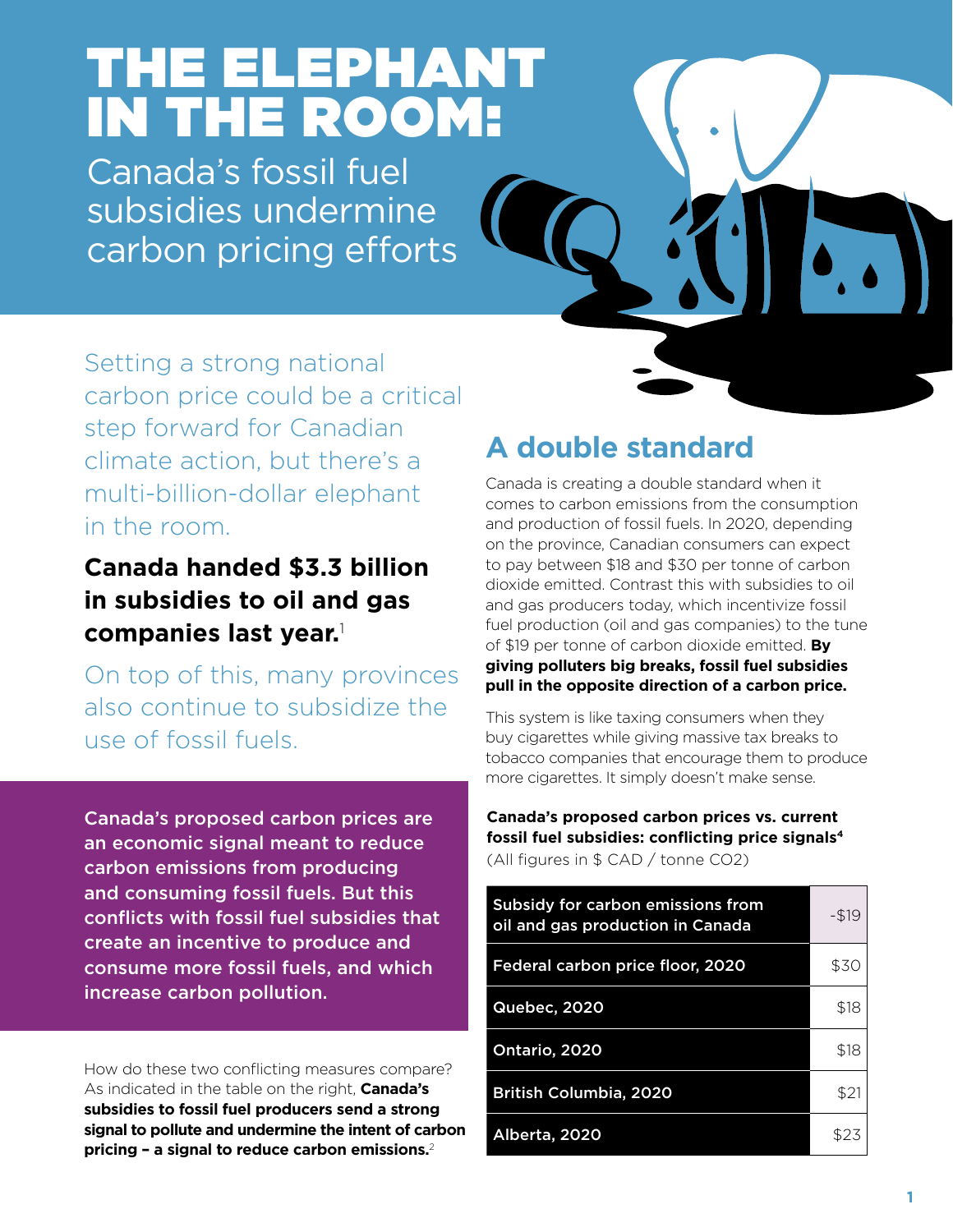The figure in the table above of \$19 per tonne of carbon dioxide emitted was calculated by simply dividing Canadian subsidies to oil and gas production by the oil and gas sector's reported emissions. Although subsidy figures through 2015 are available, the latest official data available for Canada's oil and gas sector emissions is from 2014. Therefore, to ensure a same-year comparison, this analysis uses the 2014 figure for Canadian subsidies to oil and gas production (\$3.6 billion), divided by the 2014 data for Canada's oil and gas sector greenhouse gas emissions (192 megatonnes of carbon dioxide equivalent).<sup>3</sup>

# **Fossil fuel subsidies encourage carbon pollution**

It's not news that fossil fuel subsidies drive climate pollution. The Organisation for Economic Cooperation and Development (OECD), the World Bank, the International Monetary Fund, and the International Energy Agency are just a few of the agencies that have described fossil fuel subsidies as an incentive to pollute:







## *"It's no secret that fossil fuel subsidies act as a negative price on carbon."*

- **Angel Gurria**, **Secretary General of the Organisation for Economic Cooperation and Development (OECD)**<sup>5</sup>

*"'If you dirty up the world, I will reward you.' This is the message [that fossil fuel subsidies send]."*

- **Fatih Birol**, **Executive Director of the International Energy Agency (IEA)**<sup>6</sup>

## *"Fossil fuel subsidies send out a terrible signal: burn more carbon."*

- **Jim Yong Kim**, **President of the World Bank**<sup>7</sup>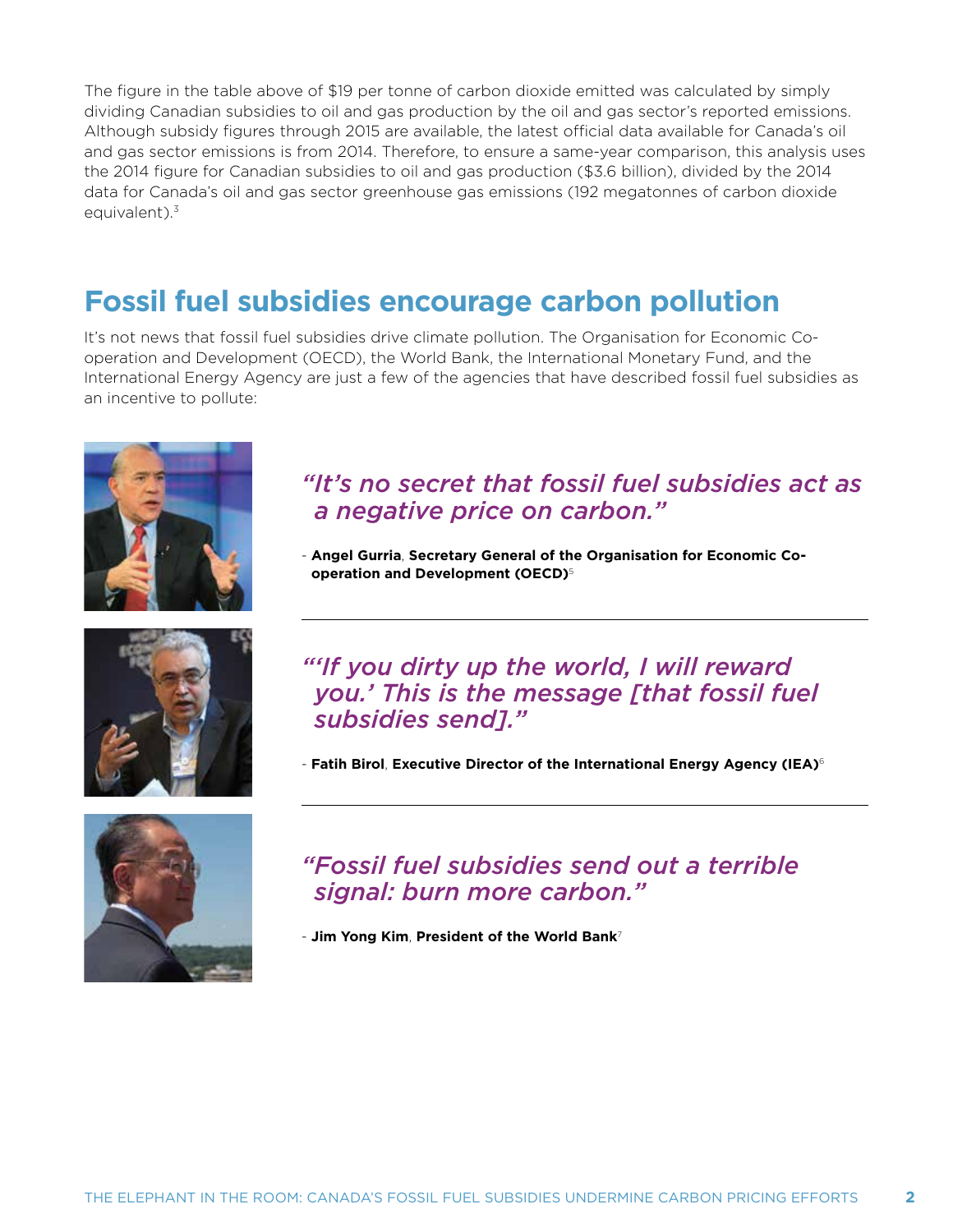

#### **The latest data shows that federal and provincial subsidies to oil and gas producers totalled more than \$3.3 billion in 2015.**8 On

top of these, additional provincial subsidies not considered in the comparison above encourage the *consumption* of fossil fuels across Canada. These fuel consumption subsidies total hundreds of millions of dollars annually.9

## **Phasing out fossil fuel subsidies – a failure to act**

**When it comes to fossil fuel subsidies, Canada and its international peers have a track record of failing to act.** Back in 2009, Canada first committed to phase out inefficient fossil fuel subsidies by 2020, along with its G20 peers. This pledge has been reiterated year after year as G20 leaders meet.

Seven years later, **Canadian taxpayers are still paying billions to oil and gas producers**.

## **Conclusion and Recommendation**

**Canada must establish a clear, ambitious timeline to phase out all its fossil fuel**  subsidies by 2020 at the latest. This effort must begin with the federal 2017 budget. Otherwise, the federal government risks cancelling out its newly-announced carbon price with continued incentives to polluters. Four more years – 11 years in total – is more than enough time to fulfill that commitment.

**Canadians deserve a transparent price on carbon that reduces pollution, not obscure subsidies that reward carbon polluters.**